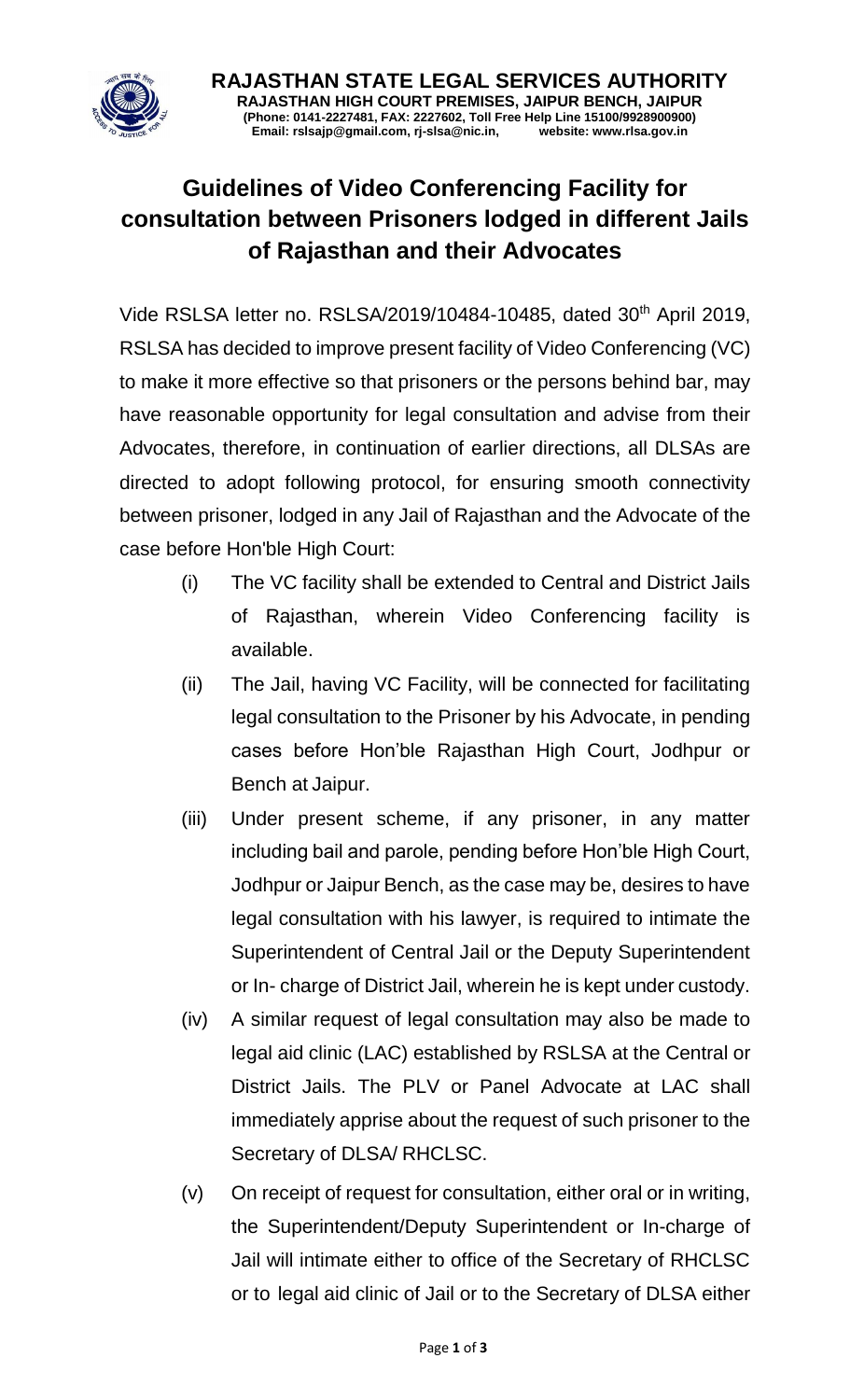by mail/ in writing or by WhatsApp or by phone, mentioning the name of prisoner, description of the case and name of Advocate. The details, provided shall be entered into a Register to be maintained for the purpose, by the Jail Incharge.

- (vi) As soon as the request is received by the office of RHCLSC, after making necessary entries in prescribed register and after due verification about the pending case, the Advocate, desired for consultation may be contacted on available mobile/ phone or by email and he or she, also accepts the request of prisoner for providing legal advice then after fixing day and time of connectivity, the concerned officer of Legal Services Institution shall intimate to the prisoner through Incharge of Jail about day and time of consultation.
- (vii) On the specified day (date) and time, the Video Conferencing facility for legal consultation between prisoner and his Advocate shall be facilitated for a period of 5 minutes but once a month only.
- (viii) The connectivity from Jaipur shall be provided from "Nyay-ro-Sarthi" VC studio situated at RSLSA, High Court Campus, Jaipur Bench, Jaipur, whereas at Jodhpur it may be provided under existing practice through Jodhpur Metro Court VC Studio.
- (ix) Facilities on similar terms would be available to all such advocates, engaged in any proceedings before the Hon'ble High Court on behalf of the prisoner (Whether under legal aid or otherwise). In such case the Advocate has to submit an application to the Secretary RHCLSC under his signature for consultation regarding case with his client lodged in any of the prisons of Rajasthan. The consultation opportunity may be availed only once in a month for a period of 5 minutes.
- (x) During the VC consultation, only engaged Advocate along with maximum one Junior Advocate would be permitted; any request for entry in VC studio to any relative or friend would not be entertained.
- (xi) For the purpose of maintaining record, the registers would be supplied to all such Jails by RSLSA through DLSAs and it